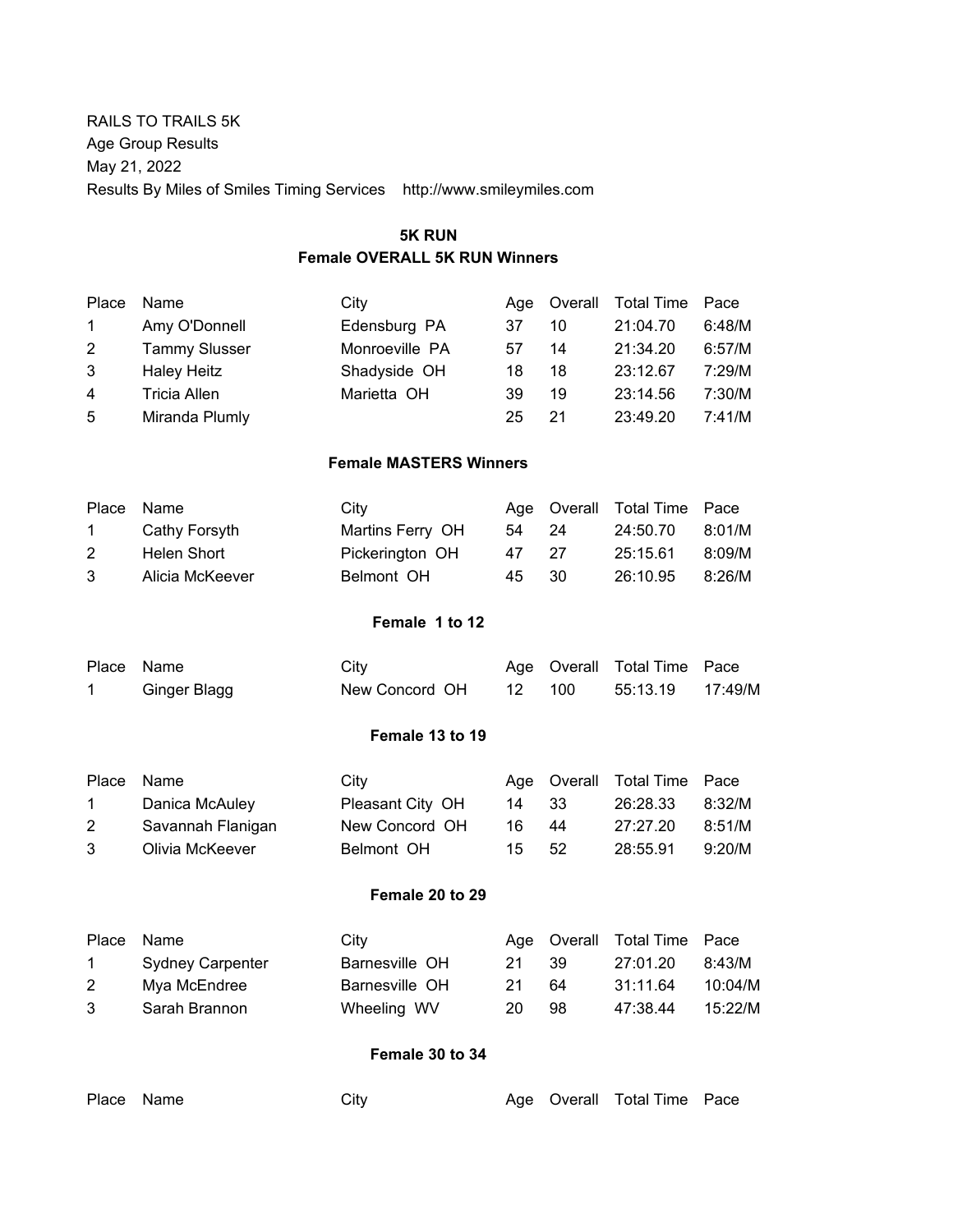| $\mathbf 1$ | <b>Tiffany Stephen</b> | Triadelphia WV | 33 | 34 | 26:31.39 | 8:33/M  |
|-------------|------------------------|----------------|----|----|----------|---------|
| 2           | <b>Ashley Colvin</b>   | Salesville OH  | 34 | 41 | 27:10.20 | 8:46/M  |
| 3           | <b>Tiffany Morris</b>  | Cambridge OH   | 33 | 54 | 29:03.20 | 9:22/M  |
| 4           | Kinsey Guthrie         | Wheeling WV    | 32 | 77 | 34:47.95 | 11:13/M |
| 5           | Erica Peddicord        | Barnesville OH | 34 | 93 | 44:17.19 | 14:17/M |

# **Female 35 to 39**

| Place Name   |                  | City                 |       | Age Overall Total Time Pace |         |
|--------------|------------------|----------------------|-------|-----------------------------|---------|
| $\mathbf{1}$ | Melissa Meyers   | Saint Clairsville OH | 39 49 | 28:14.45                    | 9:06/M  |
| 2            | Nicole Heitz     | Shadyside OH         | 37 67 | 31:19.19                    | 10:06/M |
| 3            | Kasie Droppleman | Moundsville WV       | 35 86 | 38:09.94                    | 12:18/M |

# **Female 40 to 44**

| Place Name       | City         |       | Age Overall Total Time Pace |  |
|------------------|--------------|-------|-----------------------------|--|
| Amanda Kastrevec | Shadyside OH | 41 57 | 29:16.42 9:26/M             |  |

# **Female 45 to 49**

| Place          | Name                  | City                 | Aae | Overall | <b>Total Time</b> | Pace    |
|----------------|-----------------------|----------------------|-----|---------|-------------------|---------|
| $\mathbf{1}$   | <b>Gretchen Combs</b> | Senecaville OH       | 48  | 63      | 31:07.81          | 10:02/M |
| $\overline{2}$ | Shelly Ward           | Wheeling WV          | 48  | 66      | 31:17.37          | 10:05/M |
| 3              | Tambi Wade            | Mingo Junction OH    | 49  | 70      | 32:12.45          | 10:23/M |
| $\overline{4}$ | Robin Sponhaltz       | Saint Clairsville OH | 45  | 73      | 33:43.87          | 10:53/M |
| 5              | Melissa Sisarcick     | Wheeling WV          | 47  | 82      | 35:31.15          | 11:27/M |
| 6              | Misty Smith           | Bellaire OH          | 45  | 85      | 37:19.45          | 12:02/M |
| 7              | <b>Brandy Miller</b>  | Moundsville WV       | 48  | 90      | 40:35.39          | 13:05/M |
| 8              | Allison Blagg         | New Concord OH       | 49  | 101     | 55:13.39          | 17:49/M |

#### **Female 50 to 59**

|               | Place Name               | City        |       | Age Overall Total Time Pace |         |
|---------------|--------------------------|-------------|-------|-----------------------------|---------|
| $\sim$ 1      | <b>Christine Clagett</b> |             | 57 53 | 28:56.31 9:20/M             |         |
| 2             | Kristine Midcap          | Wheeling WV | 52 75 | 34:11.68                    | 11:02/M |
| $\mathcal{B}$ | Linette Olack            | Bellaire OH | 54 97 | 45:24.59                    | 14:39/M |

#### **Female 60 to 69**

| Place Name   |                   | City             |     |     | Age Overall Total Time Pace |         |
|--------------|-------------------|------------------|-----|-----|-----------------------------|---------|
| $\mathbf{1}$ | Pamela Addis      | Mineral Wells WV | 60. | -58 | 30:09.67                    | 9:44/M  |
| 2            | Diana Cline       | Marietta OH      | 60. | -72 | 33:13.57                    | 10:43/M |
| 3            | Connie Rich       | Quaker City OH   | 67  | -76 | 34:31.19                    | 11:08/M |
| 4            | Debbie Calmbacher | Triadelphia WV   | 63. | -81 | 35:30.33                    | 11:27/M |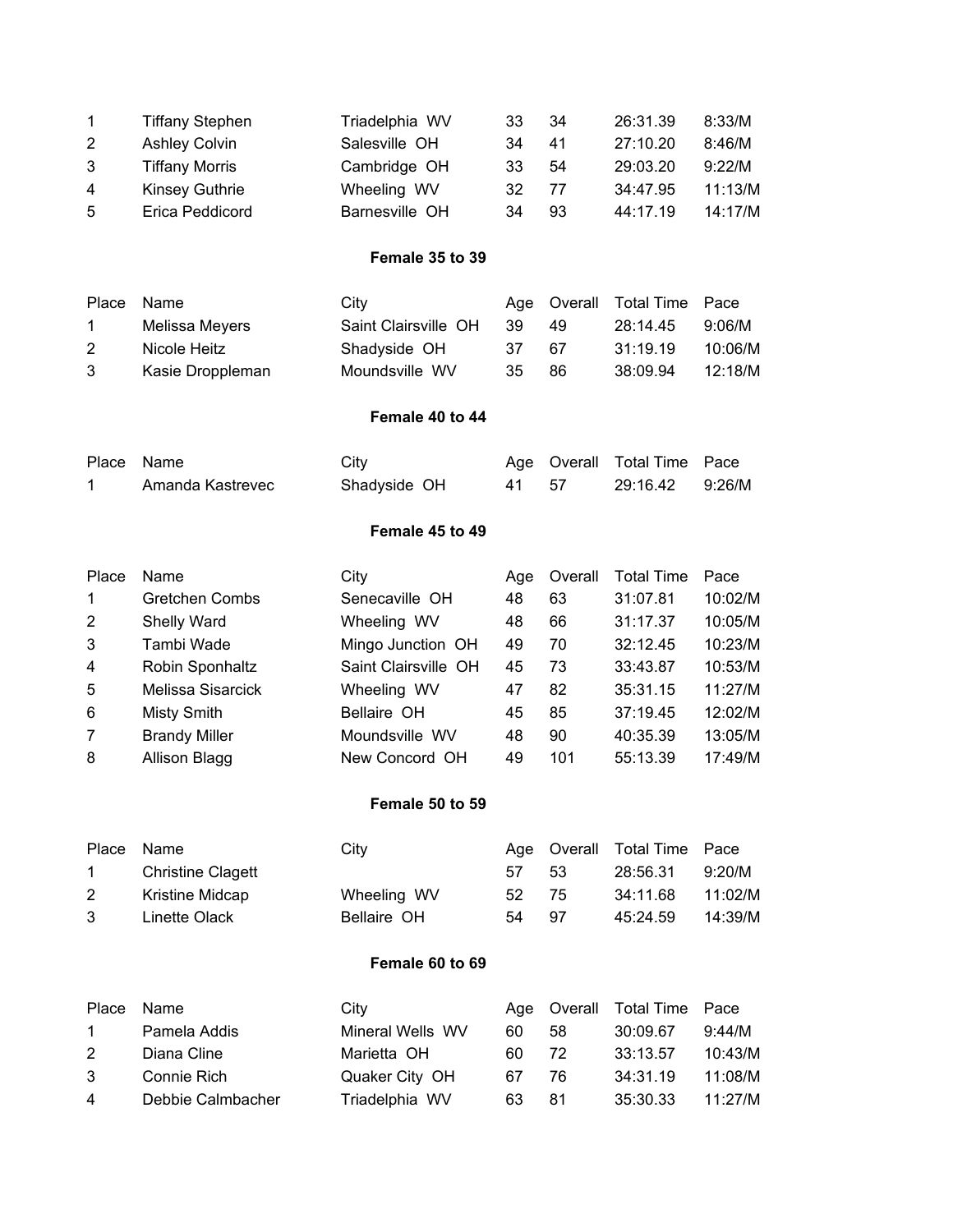| 5                              | Barbara McFarland                                                                                                   | Bellaire OH                                                                                | 66                                | 99                                         | 51:28.84                                                                      | 16:36/M                                                   |  |  |
|--------------------------------|---------------------------------------------------------------------------------------------------------------------|--------------------------------------------------------------------------------------------|-----------------------------------|--------------------------------------------|-------------------------------------------------------------------------------|-----------------------------------------------------------|--|--|
| Female 70 and over             |                                                                                                                     |                                                                                            |                                   |                                            |                                                                               |                                                           |  |  |
| Place<br>1                     | Name<br>Michelle Warner                                                                                             | City<br>Louisville OH                                                                      | Age<br>74                         | Overall<br>94                              | <b>Total Time</b><br>44:32.94                                                 | Pace<br>14:22/M                                           |  |  |
|                                |                                                                                                                     | <b>Male OVERALL 5K RUN Winners</b>                                                         |                                   |                                            |                                                                               |                                                           |  |  |
| Place<br>1<br>2<br>3<br>4<br>5 | Name<br>Ronnie Jr Liscio<br><b>Tyler Harris</b><br><b>Bub Froehlich</b><br>Casey Morrison<br><b>Thomas Karrasch</b> | City<br>Pittsburgh PA<br>Barnesville OH<br>WheelingW WV                                    | Age<br>37<br>14<br>46<br>29<br>44 | Overall<br>$\mathbf 1$<br>2<br>3<br>4<br>5 | <b>Total Time</b><br>18:55.95<br>19:39.38<br>19:43.19<br>19:53.86<br>20:10.45 | Pace<br>6:06/M<br>6:20/M<br>6:22/M<br>6:25/M<br>6:30/M    |  |  |
| <b>Male MASTERS Winners</b>    |                                                                                                                     |                                                                                            |                                   |                                            |                                                                               |                                                           |  |  |
| Place<br>1<br>2<br>3           | Name<br><b>Greg Mussitsch</b><br><b>Chuck Augenstein</b><br>Kreg Robinson                                           | City<br>Venetia PA<br>Bartlett OH<br>Clarington OH<br>Male 1 to 12                         | Age<br>56<br>47<br>41             | Overall<br>6<br>8<br>9                     | <b>Total Time</b><br>20:16.56<br>20:50.44<br>21:02.70                         | Pace<br>6:32/M<br>6:43/M<br>6:47/M                        |  |  |
| Place<br>1<br>2<br>3<br>4<br>5 | Name<br>Colton O'Donnell<br>Dylan O'Donnell<br>LJ Prati<br>Brennan Droppleman<br>Gavin Droppleman                   | City<br>Edensburg PA<br>Edensburg PA<br>Barnesville OH<br>Moundsville WV<br>Moundsville WV | Age<br>8<br>6<br>7<br>11<br>9     | Overall<br>47<br>48<br>71<br>79<br>92      | <b>Total Time</b><br>28:04.30<br>28:05.01<br>32:44.55<br>35:07.35<br>40:59.39 | Pace<br>9:03/M<br>9:04/M<br>10:34/M<br>11:20/M<br>13:13/M |  |  |
|                                |                                                                                                                     | Male 13 to 19                                                                              |                                   |                                            |                                                                               |                                                           |  |  |
| Place<br>1<br>2<br>3<br>4<br>5 | Name<br>Jacob Webb<br>Thomas Ervin<br>Shepherd Richey<br>Jackson Blagg<br><b>Steven Street</b>                      | City<br>Barnesville OH<br>Norwich OH<br>Barnesville OH<br>New Concord OH<br>Shadyside OH   | Age<br>18<br>18<br>15<br>16<br>18 | Overall<br>17<br>22<br>28<br>43<br>84      | <b>Total Time</b><br>22:51.70<br>24:03.78<br>25:17.94<br>27:25.88<br>37:02.34 | Pace<br>7:22/M<br>7:45/M<br>8:09/M<br>8:51/M<br>11:57/M   |  |  |
|                                |                                                                                                                     | Male 20 to 29                                                                              |                                   |                                            |                                                                               |                                                           |  |  |

# Place Name **Age Overall Total Time Pace** City **Age Overall Total Time Pace**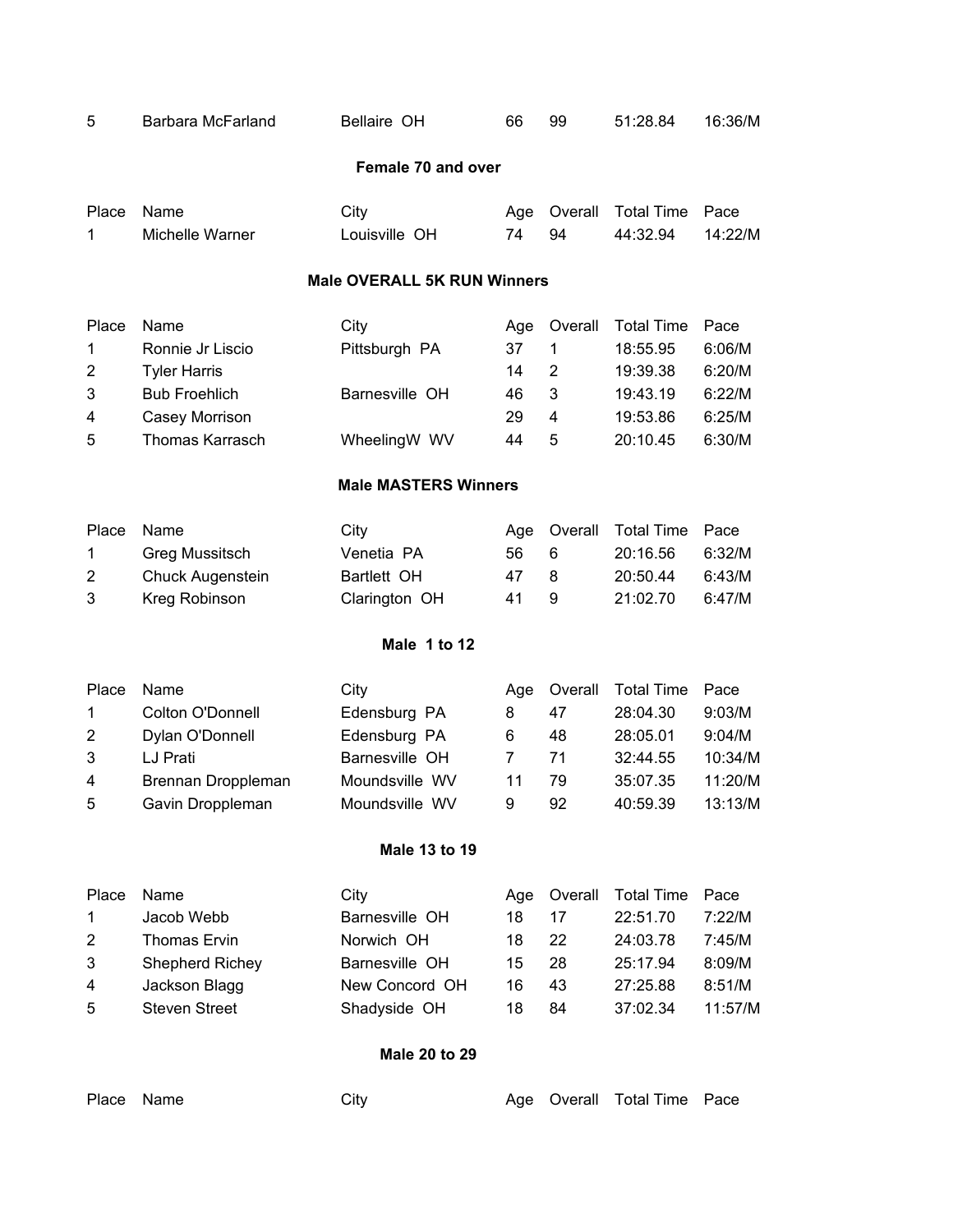| Pat Hicks     | Wheeling WV | 26 20 |  |  |
|---------------|-------------|-------|--|--|
| Chandler Dunn | Wheeling WV | 23 65 |  |  |

# **Male 30 to 39**

| Place          | Name                       | City                 | Age | Overall | <b>Total Time</b> | Pace    |
|----------------|----------------------------|----------------------|-----|---------|-------------------|---------|
| $\mathbf 1$    | Chris Thoburn              | Saint Clairsville OH | 35  |         | 20:33.85          | 6:38/M  |
| 2              | Ryan Darrow                |                      | 36  | 12      | 21:29.95          | 6:56/M  |
| 3              | Iming Chang                | Wheeling WV          | 30  | 13      | 21:32.40          | 6:57/M  |
| $\overline{4}$ | <b>Cliff Schmidt</b>       | Reynoldsburg OH      | 31  | 29      | 25:20.45          | 8:10/M  |
| 5              | <b>Justin Morris</b>       | Cambridge OH         | 33  | 45      | 27:49.45          | 8:58/M  |
| 6              | <b>Christopher Guthrie</b> | Wheeling WV          | 34  | 69      | 32:07.00          | 10:22/M |
| $\overline{7}$ | Anthony Brown              | Quaker City OH       | 35  | 88      | 39:50.56          | 12:51/M |
| 8              | Ross Droppleman            | Moundsville WV       | 33  | 91      | 40:58.44          | 13:13/M |

## **Male 40 to 44**

| Place          | Name        | City           |    |    | Age Overall Total Time Pace |        |
|----------------|-------------|----------------|----|----|-----------------------------|--------|
| $\overline{1}$ | Jason Leech |                | 43 | 15 | 22:17.95                    | 7:11/M |
| 2              | Lucas Prati | Barnesville OH | 41 | 25 | 25:11.15                    | 8:07/M |
| 3              | Jason Steed | Barnesville OH | 44 | 38 | 26:52.33                    | 8:40/M |
| 4              | Todd Heitz  | Shadyside OH   | 44 | 40 | 27:04.44                    | 8:44/M |
| 5              | Eric Smith  | Bellaire OH    | 43 | 42 | $27.14$ 11                  | 8:47/M |

### **Male 45 to 49**

|   | Place Name      | City                      |       | Age Overall Total Time Pace |        |
|---|-----------------|---------------------------|-------|-----------------------------|--------|
|   | 1 J.J. Potocnik | Triadelphia WV            | 49 36 | 26:35.45 8:35/M             |        |
| 2 | Jeff Hiestand   | New Martinsville WV 49 55 |       | 29:06.68                    | 9:23/M |
| 3 | Jeffrey Smith   | St. Clairsville OH 47 61  |       | 30:33.88 9:51/M             |        |

#### **Male 50 to 59**

| Place          | Name                  | City              | Age | Overall | <b>Total Time</b> | Pace    |
|----------------|-----------------------|-------------------|-----|---------|-------------------|---------|
| 1              | <b>Tim Hertel</b>     |                   | 51  | 23      | 24:16.78          | 7:50/M  |
| 2              | Jeff Ward             | Wheeling WV       | 51  | 26      | 25:11.94          | 8:07/M  |
| $\mathbf{3}$   | James Eberlin         | Cambridge OH      | 57  | 31      | 26:23.87          | 8:31/M  |
| $\overline{4}$ | <b>Rick Shimble</b>   | Bellaire OH       | 58  | 46      | 27:53.11          | 9:00/M  |
| 5              | William A Childers Jr | Wheeling WV       | 53  | 59      | 30:18.84          | 9:46/M  |
| 6              | Robert Webb           | Barnesville OH    | 52  | 74      | 34:10.36          | 11:01/M |
| $\overline{7}$ | <b>Gary Bennett</b>   |                   | 54  | 78      | 34:59.41          | 11:17/M |
| 8              | Galen Wade            | Mingo Junction OH | 51  | 87      | 39:21.35          | 12:42/M |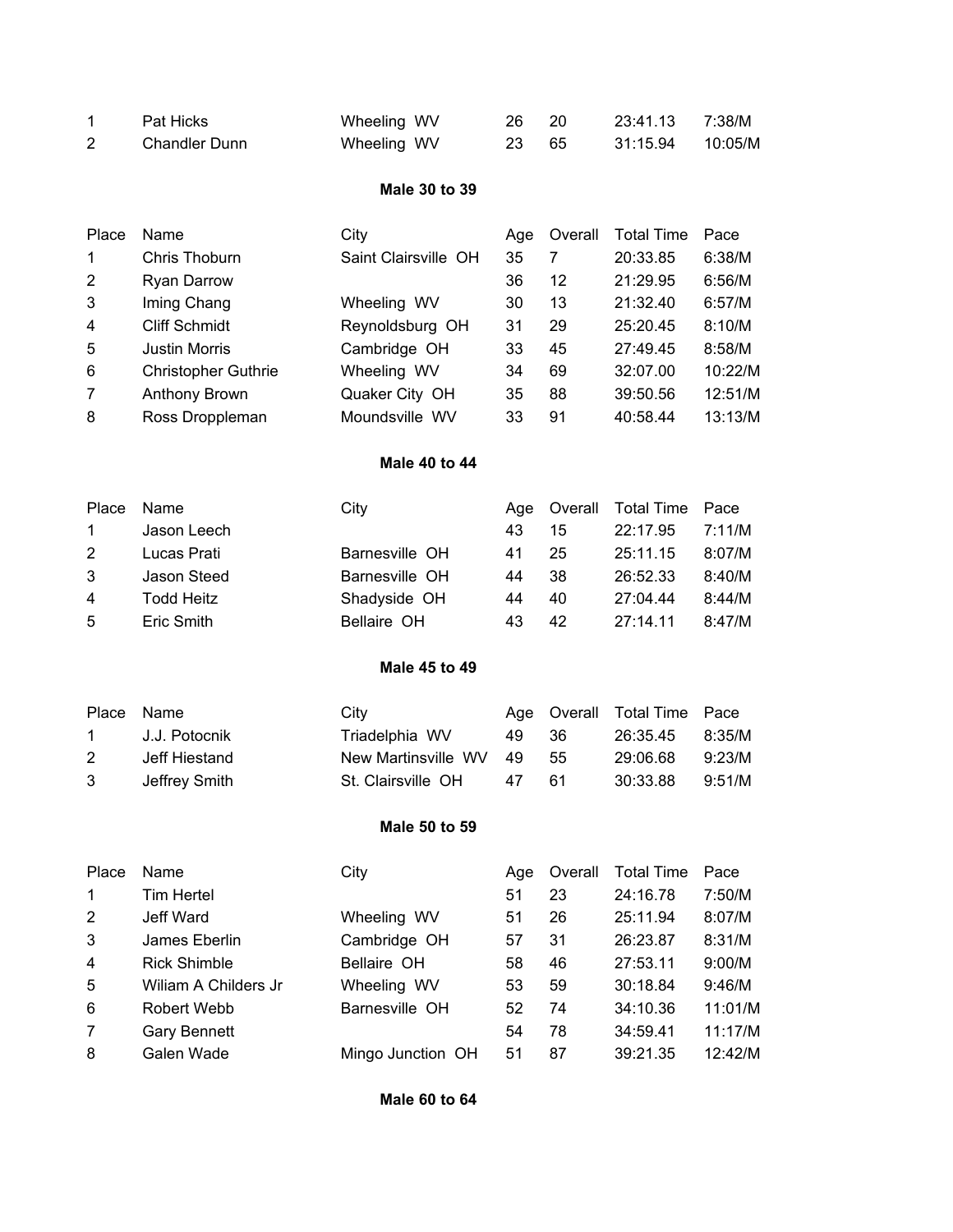| Place          | Name                    | City           | Age | Overall | <b>Total Time</b> | Pace    |
|----------------|-------------------------|----------------|-----|---------|-------------------|---------|
| $\mathbf{1}$   | <b>Charlie Coffield</b> | Washington PA  | 63  | 11      | 21:10.95          | 6:50/M  |
| 2              | Rich Sandala            | Venetia PA     | 60  | 16      | 22:33.81          | 7:16/M  |
| 3              | <b>Robert Sheridan</b>  | Marietta OH    | 62  | 37      | 26:43.45          | 8:37/M  |
| $\overline{4}$ | Doug Midcap             | Wheeling WV    | 60  | 50      | 28:20.69          | 9:08/M  |
| 5              | Don Coleman             | Canonsburg PA  | 62  | 60      | 30:21.94          | 9:47/M  |
| 6              | Pat Calmbacher          | Triadelphia WV | 64  | 68      | 31:44.60          | 10:14/M |
|                | <b>Lawrence Street</b>  | Shadyside OH   | 61  | 96      | 45:10.19          | 14:34/M |

#### **Male 65 to 69**

| Place Name   |                 | City                 |       | Age Overall Total Time Pace |        |
|--------------|-----------------|----------------------|-------|-----------------------------|--------|
| $\mathbf{1}$ | Dan Porch       | Saint Clairsville OH | 65 56 | 29:10.94 9:25/M             |        |
| 2            | Richard Klempa  | Bellaire OH          | 69 62 | 30:55.27                    | 9:58/M |
|              | 3 J.Gary Sutton | Pittsburgh PA        | 66 80 | 35:23.19 11:25/M            |        |

# **Male 70 and over**

| Place       | Name                  | City           | Aae | Overall | Total Time | Pace    |
|-------------|-----------------------|----------------|-----|---------|------------|---------|
| $\mathbf 1$ | <b>Glenn Gailey</b>   | East Canton OH | 75  | 32      | 26:25.00   | 8:31/M  |
| 2           | Joe Allen             | Bethesda OH    | 72  | 35      | 26:34.50   | 8:34/M  |
| 3           | Jim Warner            | Louisville OH  | 73  | 51      | 28:46.97   | 9:17/M  |
| 4           | <b>Timothy Erwine</b> | Barnesville OH | 72  | 83      | 36:57.86   | 11:55/M |
| 5           | C. Lee Archer         | Vincent OH     | 81  | 89      | 40:08.81   | 12:57/M |
| 6           | Merle Glass           | Cambridge OH   | 71  | 95      | 44:34.44   | 14:23/M |

# **HEAVYWEIGHTS Female OVERALL HWTS Winners**

| Place Name   |                | City           |      | Age Overall Total Time Pace |  |
|--------------|----------------|----------------|------|-----------------------------|--|
| $\mathbf{1}$ | April Thompson | Wheeling WV    | 42 5 | 39:49.46 12:51/M            |  |
|              | Teresa King    | New Concord OH | 66 6 |                             |  |

#### **Male OVERALL HWTS Winners**

| Place Name |                    | City       |      | Age Overall Total Time Pace |         |
|------------|--------------------|------------|------|-----------------------------|---------|
| $\sim$ 1   | Steven Ervin       | Norwich OH | 19 1 | 26:19.19                    | 8:29/M  |
| 2          | Derek Diehl        |            | 33 2 | 27:56.95                    | 9:01/M  |
| 3          | <b>Bill Turner</b> |            | 48 3 | 31:10.45                    | 10:03/M |
| 4          | Anthony Grear      |            | 41 4 | 37:47.45 12:11/M            |         |

**5K WALK Female OVERALL WALKERS Winners**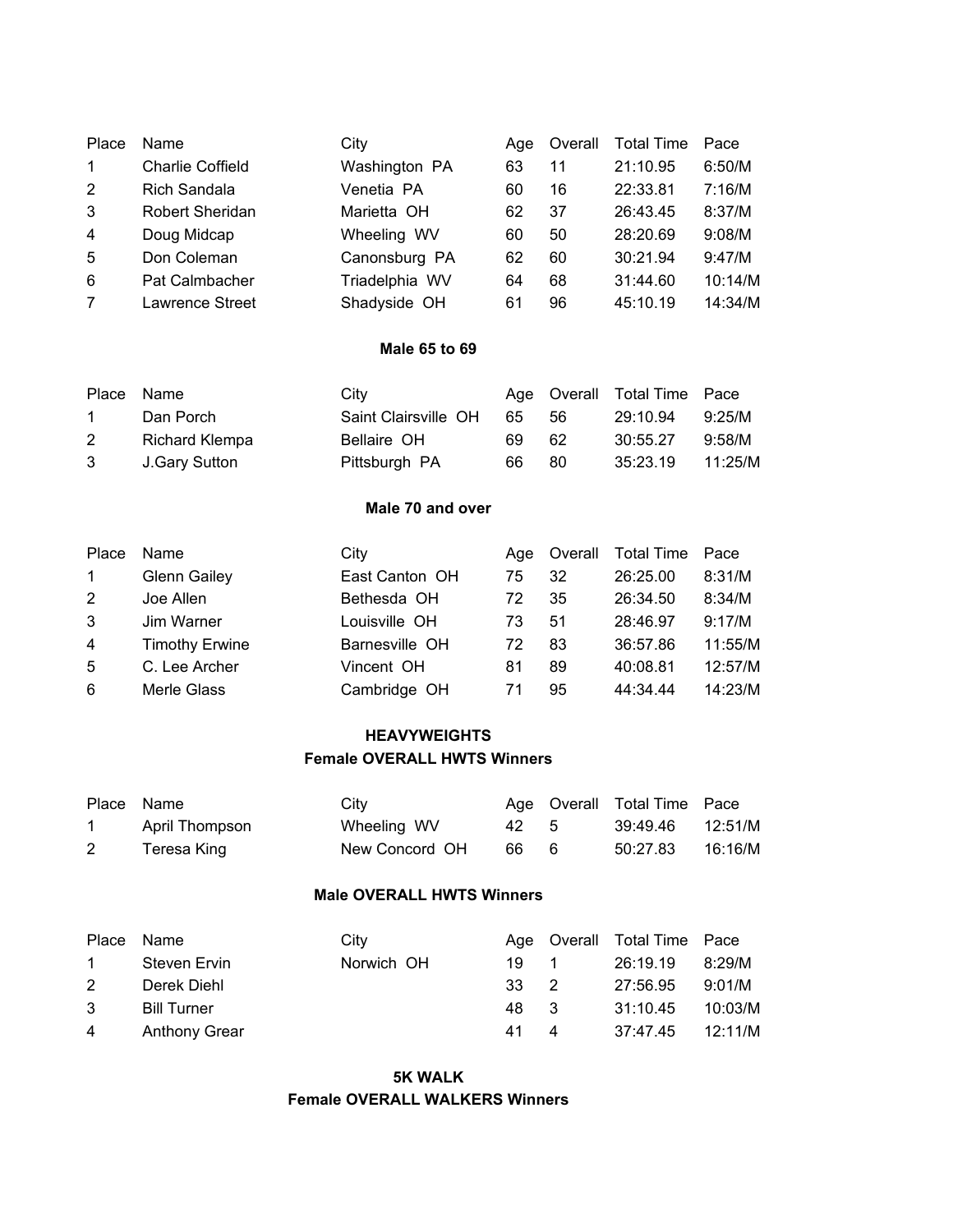| Place          | Name                   | City        |    | Age Overall | Total Time Pace |         |
|----------------|------------------------|-------------|----|-------------|-----------------|---------|
| $\mathbf{1}$   | Sarah "D-Square Donley | Bethesda OH | 39 | 3           | 33:49.43        | 10:55/M |
| 2              | Kathy Ervin            | Norwich OH  | 54 | 4           | 34:35.93        | 11:09/M |
| 3              | <b>Kelley Murdock</b>  |             | 39 | 5           | 35:21.44        | 11:24/M |
| $\overline{4}$ | Sarah Tacosik          | Belmont OH  | 43 | 6           | 35:53.97        | 11:35/M |
| 5              | Nancy McCabe-Day       | Wheeling WV | 51 | 10          | 37:44.75        | 12:10/M |

# **Female MASTERS Winners**

| Place Name   |                | City             |       | Age Overall Total Time Pace |         |
|--------------|----------------|------------------|-------|-----------------------------|---------|
| $\mathbf{1}$ | Vicki Williams | Vienna WV        | 55 18 | 39:39.57 12:47/M            |         |
| 2            | Penny Elam     | Racine OH        | 60 19 | 39:42.20                    | 12:48/M |
| 3            | Mary Morris    | Martins Ferry OH | 67 22 | 40:27.69                    | 13:03/M |

## **Female 20 to 29**

| Place Name |                 | City           |       | Age Overall Total Time Pace |         |
|------------|-----------------|----------------|-------|-----------------------------|---------|
|            | Ashley McGinnis | Barnesville OH | 23 17 | 39:38.15 12:47/M            |         |
|            | Colleen Rilev   | Marietta OH    | 28 41 | 46:01.00                    | 14:51/M |

# **Female 30 to 39**

| Place Name  |                 | City                       |       | Age Overall Total Time Pace |         |
|-------------|-----------------|----------------------------|-------|-----------------------------|---------|
| $\mathbf 1$ | Jennifer Antosz | Saint Clairsville OH 30 33 |       | 43:13.97                    | 13:56/M |
|             | Angie Underwood | Belmont OH                 | 30 43 | 48:51.80                    | 15:45/M |

# **Female 40 to 49**

| Place  | Name                        | City            |     |    | Age Overall Total Time Pace |         |
|--------|-----------------------------|-----------------|-----|----|-----------------------------|---------|
| $\sim$ | Kristen Foraker             | Bethesda OH     | 44  | 15 | 39:27.40                    | 12:44/M |
| 2      | <b>Heather Kovacs</b>       | Barnesville OH  | 41  | 28 | 42:30.19                    | 13:43/M |
| 3      | <b>Tiffany Franckhauser</b> | Steubenville OH | 46. | 52 | 50:49.53                    | 16:24/M |
| 4      | Stephanie Kramer            | Harrisville OH  | 40  | 60 | 58:37.69                    | 18:55/M |

# **Female 50 to 59**

| Place          | Name                     | City              | Aae | Overall | <b>Total Time</b> | Pace    |
|----------------|--------------------------|-------------------|-----|---------|-------------------|---------|
| $\overline{1}$ | Patty Metz               | Belpre OH         | 57  | 24      | 41:18.91          | 13:19/M |
| 2              | Nikki Mcendree           | Barnesville OH    | 54  | 40      | 45:50.69          | 14:47/M |
| 3              | <b>Betsy Frohnapfel</b>  | Glen Dale WV      | 52  | 45      | 49:13.18          | 15:53/M |
| $\overline{4}$ | <b>Carrie Strait</b>     | Glen Dale WV      | 50  | 46      | 49:13.18          | 15:53/M |
| 5              | <b>Catherine Darling</b> | Parkersburg WV    | 51  | 47      | 49:21.69          | 15:55/M |
| -6             | Jeanne Davis             | Powhatan Point OH | 59  | 66      | 1:01:34.10        | 19:52/M |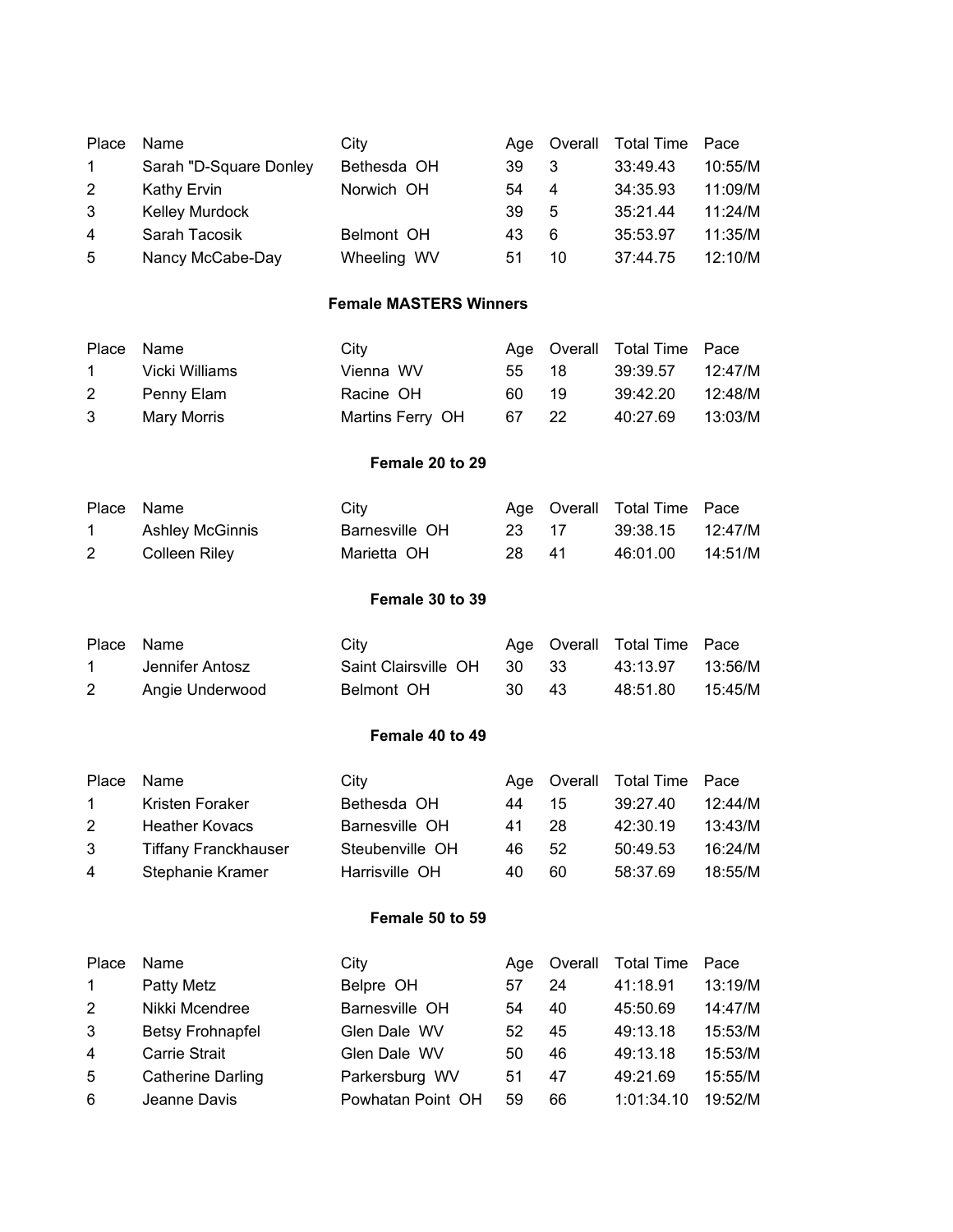|  | Lori Wisecarver | Cambridge OH |  | 54 70 | 1:04:58.41 20:57/M |  |
|--|-----------------|--------------|--|-------|--------------------|--|
|--|-----------------|--------------|--|-------|--------------------|--|

#### **Female 60 to 64**

| Place          | Name                 | City                 | Aae | Overall | <b>Total Time</b> | Pace    |
|----------------|----------------------|----------------------|-----|---------|-------------------|---------|
| $\mathbf{1}$   | Donna Donley         | Bridgeport OH        | 61  | 29      | 42:55.86          | 13:51/M |
| 2              | <b>Betsy Rinkes</b>  | Martins Ferry OH     | 63  | 34      | 43:31.20          | 14:02/M |
| 3              | Janet Blackwell      | Saint Clairsville OH | 63  | 35      | 44:57.24          | 14:30/M |
| $\overline{4}$ | <b>Sherri Kramer</b> | Harrisville OH       | 64  | 61      | 58:38.44          | 18:55/M |
| 5              | Cynthia Chase        | Saint Clairsville OH | 62  | 64      | 1:00:59.94        | 19:40/M |
| 6              | Margaret Gramlich    | Wheeling WV          | 60  | 65      | 1:01:22.93        | 19:48/M |
| 7              | Gloria Pauley        | McConnelsville OH    | 60  | 72      | 1:16:31.76        | 24:41/M |

# **Female 65 to 69**

| Place          | Name           | City            |    | Age Overall | Total Time | Pace    |
|----------------|----------------|-----------------|----|-------------|------------|---------|
| $\mathbf{1}$   | Sandy Colvin   | Belpre OH       | 66 | 23          | 41:01.40   | 13:14/M |
| 2              | Cathy Caldwell | Valley Grove WV | 65 | 37          | 45:02.33   | 14:32/M |
| 3              | Pam Marinelli  | Bellaire OH     | 67 | 50          | 49:43.48   | 16:02/M |
| $\overline{4}$ | Nancy Barry    | Wheeling WV     | 69 | 59          | 57:28.10   | 18:32/M |
| 5              | Lisa Chesnut   | Shadyside OH    | 65 | 63          | 58:57.41   | 19:01/M |
| 6              | Candy McBride  | Zanesville OH   | 68 | 69          | 1:04:58.18 | 20:57/M |

# **Female 70 and over**

| Place Name      | City           |       | Age Overall Total Time Pace |  |
|-----------------|----------------|-------|-----------------------------|--|
| Barbara Jahn    | Vincent OH     | 74 26 |                             |  |
| Cynthia L. Hein | Parkersburg WV | 71 27 | 41:43.69 13:27/M            |  |

# **Male OVERALL WALKERS Winners**

| Place        | Name                      | City             |     |    | Age Overall Total Time Pace |         |
|--------------|---------------------------|------------------|-----|----|-----------------------------|---------|
| $\mathbf{1}$ | Carl "The Anvil Kondrach" | Barnesville OH   | 50. |    | 31:34.00                    | 10:11/M |
| 2            | Don Slusser               | Monroeville PA   | 70  | 2  | 32:36.63                    | 10:31/M |
| 3            | <b>Robert Morris</b>      | Martins Ferry OH | 67  |    | 36:17.17                    | 11:42/M |
| 4            | David Workman             | Bellaire OH      | 71  | -8 | 37:11.94                    | 12:00/M |
| -5           | Jim Ortt                  | Kimbolton OH     | 77  | 9  | 37:31.93                    | 12:06/M |

# **Male MASTERS Winners**

| Place Name   |                      | City           |       |    | Age Overall Total Time Pace |         |
|--------------|----------------------|----------------|-------|----|-----------------------------|---------|
| $\mathbf{1}$ | Jim Kudlak           | Moundsville WV | 61 11 |    | 37:45.78                    | 12:11/M |
| 2            | Rich Bogard          | Benwood WV     | 54 14 |    | 39:24.15                    | 12:43/M |
| 3            | <b>Paul Smathers</b> | Shadyside OH   | 74 —  | 16 | 39:34.70                    | 12:46/M |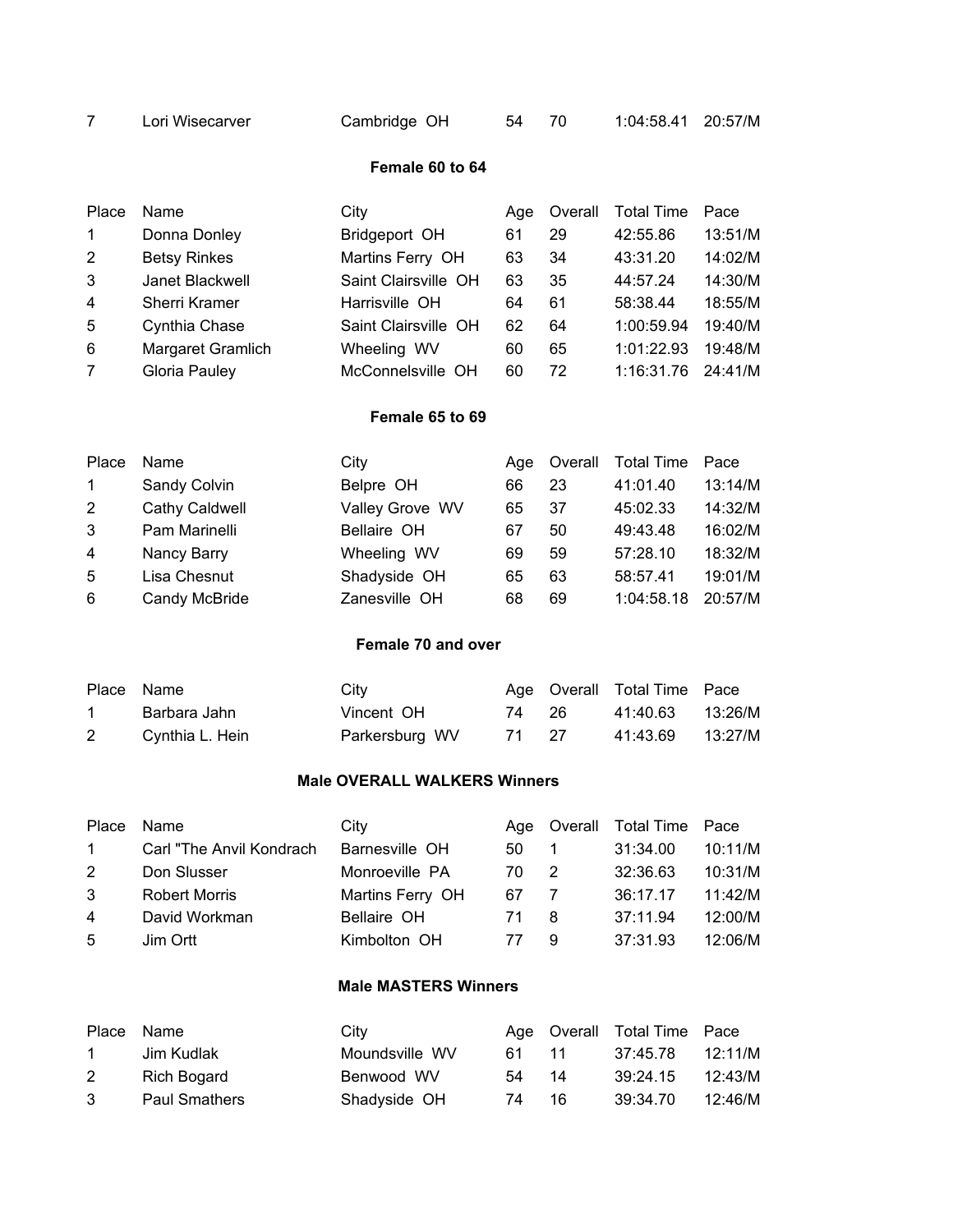#### **Male 1 to 49**

| Place                   | Name                     | City                 | Age | Overall | <b>Total Time</b> | Pace    |  |  |
|-------------------------|--------------------------|----------------------|-----|---------|-------------------|---------|--|--|
| 1                       | Jason Mahoney            | Parkersburg WV       | 49  | 12      | 38:31.12          | 12:25/M |  |  |
| 2                       | Daniel Stewart           | Wheeling WV          | 43  | 13      | 38:48.94          | 12:31/M |  |  |
| 3                       | Darrell Tustin           | Wheeling WV          | 45  | 21      | 40:05.40          | 12:56/M |  |  |
| 4                       | Caleb Cole               | Belmont OH           | 15  | 42      | 48:50.17          | 15:45/M |  |  |
| 5                       | <b>Matt Hennings</b>     | Steubenville OH      | 49  | 51      | 50:42.42          | 16:21/M |  |  |
| 6                       | <b>Adam Swallie</b>      |                      | 34  | 54      | 53:41.94          | 17:19/M |  |  |
| 7                       | <b>Andrew Clark</b>      |                      | 33  | 55      | 53:42.26          | 17:19/M |  |  |
| 8                       | Cody Johnson             | Barnesville OH       | 38  | 56      | 54:31.87          | 17:35/M |  |  |
| 9                       | Cory Krieger             | Bellaire OH          | 33  | 62      | 58:56.39          | 19:01/M |  |  |
| 10                      | Anthony Krieger          | Bellaire OH          | 6   | 67      | 1:03:45.22        | 20:34/M |  |  |
| 11                      | <b>Nick Stewart</b>      |                      | 41  | 68      | 1:04:19.62        | 20:45/M |  |  |
| Male 50 to 54           |                          |                      |     |         |                   |         |  |  |
| Place                   | Name                     | City                 | Age | Overall | <b>Total Time</b> | Pace    |  |  |
| 1                       | Jeffrey Bowers           | Shadyside OH         | 50  | 31      | 43:05.94          | 13:54/M |  |  |
| 2                       | <b>Buster Mcendree</b>   | Barnesville OH       | 53  | 39      | 45:50.31          | 14:47/M |  |  |
|                         |                          |                      |     |         |                   |         |  |  |
|                         |                          | Male 55 to 59        |     |         |                   |         |  |  |
| Place                   | Name                     | City                 | Age | Overall | <b>Total Time</b> | Pace    |  |  |
| 1                       | <b>Blake Headen</b>      | Wellsburg WV         | 55  | 38      | 45:24.70          | 14:39/M |  |  |
| $\overline{2}$          | Scott "WalkStar Simonton | St. Mary's WV        | 55  | 48      | 49:40.85          | 16:01/M |  |  |
| 3                       | <b>Curt Stevens</b>      |                      | 59  | 49      | 49:41.94          | 16:02/M |  |  |
|                         |                          | <b>Male 60 to 64</b> |     |         |                   |         |  |  |
|                         |                          |                      |     |         |                   |         |  |  |
| Place                   | Name                     | City                 | Age | Overall | <b>Total Time</b> | Pace    |  |  |
| 1                       | Cookie Galbraith         | Scio OH              | 64  | 20      | 40:04.58          | 12:55/M |  |  |
| 2                       | Craig Bock               | Parkersburg WV       | 61  | 25      | 41:23.69          | 13:21/M |  |  |
| Male 65 to 69           |                          |                      |     |         |                   |         |  |  |
| Place                   | Name                     | City                 | Age | Overall | <b>Total Time</b> | Pace    |  |  |
| 1                       | Dave Byers               | Conway PA            | 68  | 30      | 43:01.44          | 13:53/M |  |  |
| $\overline{\mathbf{c}}$ | Martin White             | Barnesville OH       | 69  | 32      | 43:11.31          | 13:56/M |  |  |
| 3                       | Jim Sinoski              | Saint Clairsville OH | 66  | 53      | 51:55.19          | 16:45/M |  |  |
| 4                       | <b>Elmer Borsos</b>      |                      | 67  | 71      | 1:05:02.31        | 20:59/M |  |  |
|                         |                          |                      |     |         |                   |         |  |  |